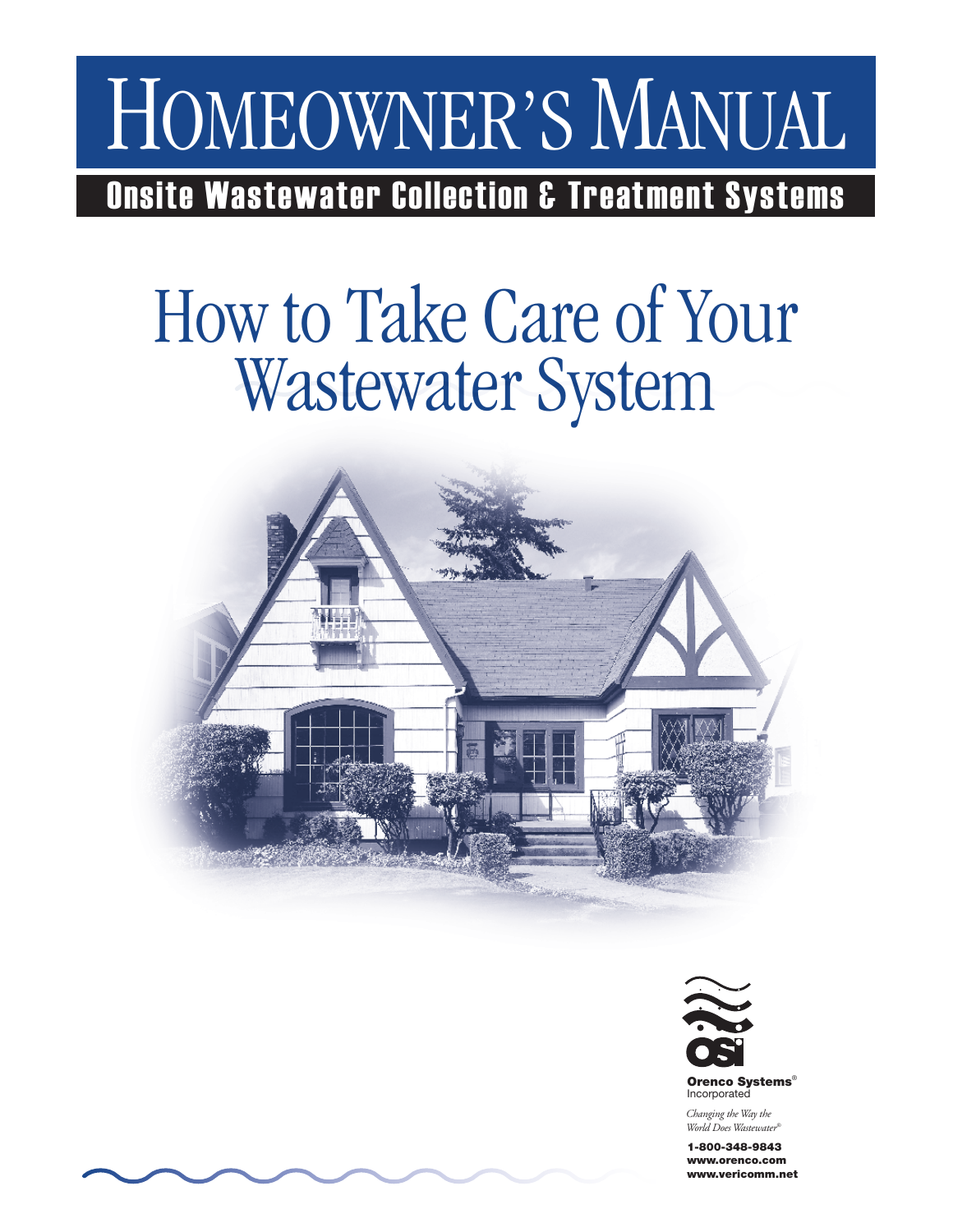## How to Take Care of Your Wastewater System

## *Congratulations!*

Your home includes reliable, carefully engineered equipment — manufactured by Orenco Systems®, Inc. — for the collection and/or treatment of household wastewater.

When properly designed and installed, onsite wastewater treatment does a terrific job of decomposing household waste and recycling precious water resources. Our systems use little energy and frequently outperform municipal sewage treatment plants. The treated effluent is often returned harmlessly to the soil, where it receives final polishing and filtration for groundwater recharge. There's no degrading of our nation's rivers and oceans . . . which is so often the case with municipal sewage.

As with any engineered system, such as your car or your heat pump, your onsite wastewater system will work better and last longer if it is regularly maintained by a qualified service provider. Your service provider should be present during installation, so he or she is familiar with your system, especially those service lines, conduits, and connections that get buried.



And your service provider should have a copy of this manual. It's available on our Document Library, at www.orenco.com. Or call 800-348-9843 and we'll send you another.

Your system will also work bet-

ter and last longer if you learn what can go into it — and what can not. Little effort is required. Just read and practice the "do's and don'ts" that follow. Every member of your household should be familiar with these. And if you have guests who want to "help out in the kitchen," be sure to tell them, too. With this preventive maintenance, along with periodic inspections, your onsite wastewater system should function for decades. And you'll save water and energy, too!

There's a place on the back of this Homeowner's Manual to record "Important System Facts." If those have not been filled in for you, please record those now, before you file or shelve this manual. And give a copy of these facts to your service provider, especially if your service provider changes. You'll be glad you did.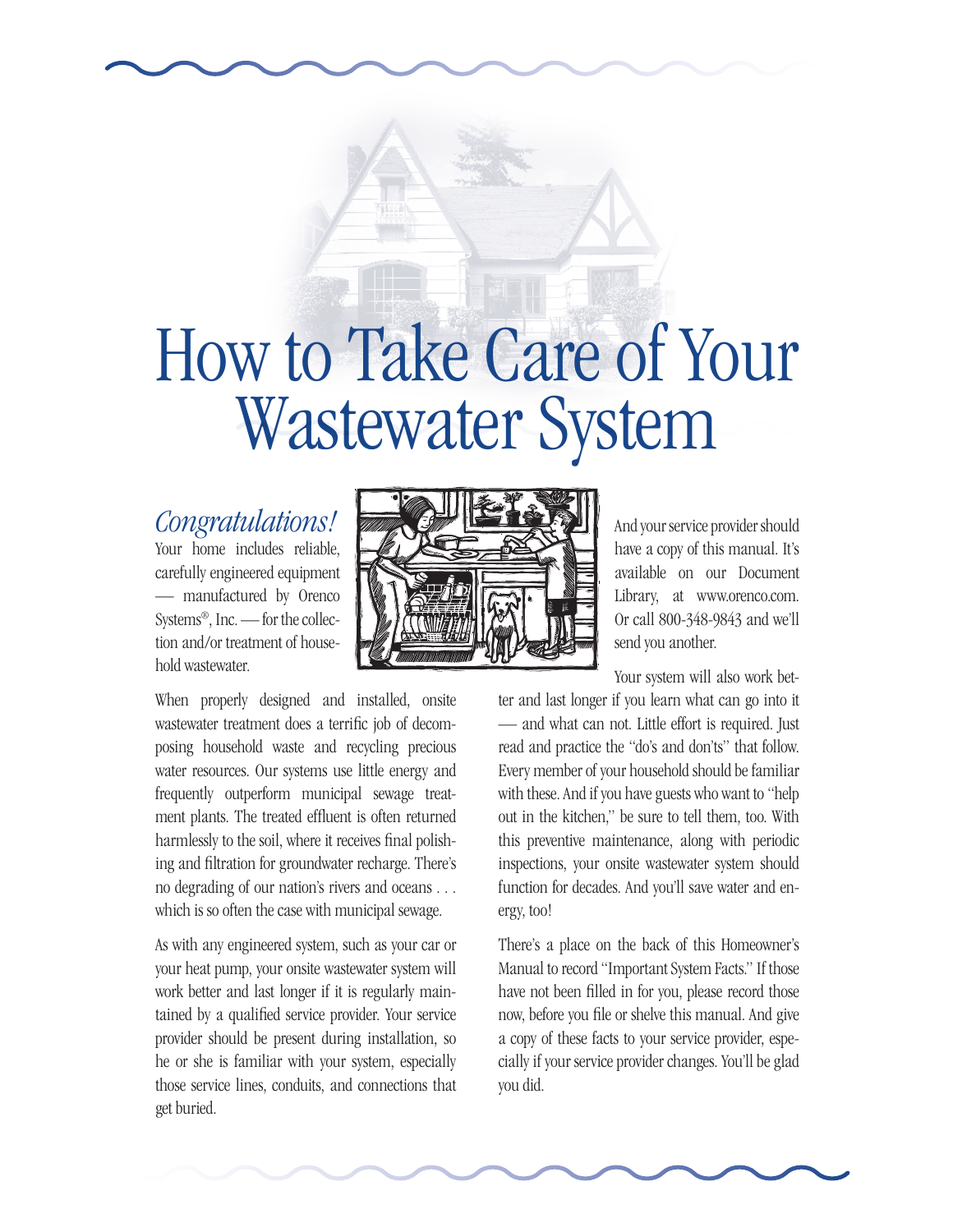## Do's and Don'ts for INSIDE the House

There are a number of do's and don'ts that will help ensure a long life and minimal maintenance for your system. As a general rule, nothing should be disposed into any wastewater system that hasn't first been ingested, other than toilet tissue, mild detergents, and wash water. Here are some additional guidelines.



**Don't** flush dangerous and damaging substances into your wastewater treatment system. (Please refer to the "Substitutes for Household Hazardous Waste," on the next panel.) Specifically, do not flush . . .

- Pharmaceuticals
- Excessive amounts of bath or body oils
- Water softener backwash
- Flammable or toxic products
- Household cleaners, especially floor wax and rug cleaners
- Chlorine bleach, chlorides, and pool or spa products
- Pesticides, herbicides, agricultural chemicals, or fertilizers



**Do** keep lint out of your wastewater treatment system by cleaning the lint filters on your washing machine and dryer before every load. Installing a supplemental lint filter on your washing machine would be a good precautionary measure. (This normally takes just a few minutes. Lint and other such materials can make a big difference in the frequency and cost of pumping out your primary treatment tank.)



**Don't** use special additives that are touted to enhance the performance of your tank or system. Additives can cause major damage to other areas in the collection system. The natural microorganisms that grow in your system generate their own enzymes that are sufficient for breaking down and digesting nutrients in the wastewater.



**Don't** ignore leaky plumbing fixtures; repair them. A leaky toilet can waste up to 2,000 gallons of water in a single day. That's 10-20 times more water than a household's typical daily usage. Leaky plumbing fixtures increase your water bill, waste natural resources, and overload your system.



**Don't** leave interior faucets on to protect water lines during cold spells. A running faucet can easily increase your wastewater flow by 1,000 to 3,000 gallons per day and hydraulically overload your system. Instead, properly insulate or heat your faucets and plumbing.



**Do** collect grease in a container and dispose with your trash. And avoid using garbage disposals excessively. Compost scraps or dispose with your trash, also. Food by-products accelerate the need for septage pumping and increase maintenance.



Do use your trash can to dispose of substances that cause maintenance problems and/or increase the need for septage pumping. Dispose of the following with your trash:

- Egg shells, cantaloupe seeds, gum, coffee grounds
- Tea bags, chewing tobacco, cigarette butts
- Paper towels, newspapers, sanitary napkins, diapers, kitty litter, candy wrappers
- Rags, large amounts of hair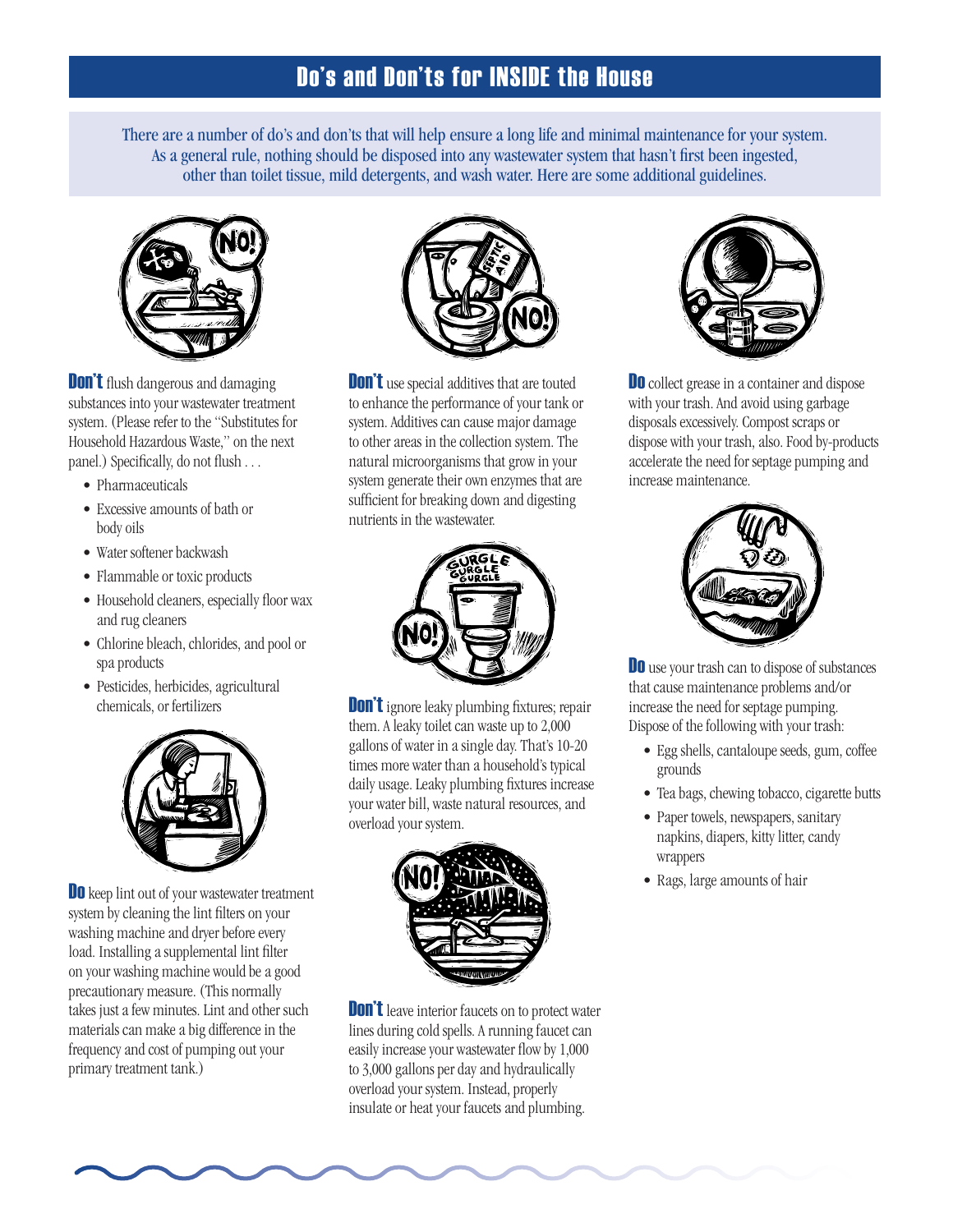## Do's and Don'ts for INSIDE the House At the Control Panel



**Don't** use excessive amounts of water. Using 50 gallons per person per day is typical. If your household does not practice any of the "water conserving tips" below, you may be using too much water.

#### Do conserve water:

- Take shorter showers or take baths with a partially filled tub. Be cautious about excessive use of large soaking tubs.
- Don't let water run unnecessarily while brushing teeth or washing hands, food, dishes, etc.
- Wash dishes and clothes when you have a full load.
- When possible, avoid doing several loads in one day.
- Use water-saving devices on faucets and showerheads.
- When replacing old toilets, buy low-flush models.



**Do** use substitutes for household hazardous waste. Replace the following hazardous products with products that are less environmentally harmful. The hazardous cleaners are listed below, followed by the suggested substitute.

#### **Ammonia-based cleaners:**

Sprinkle baking soda on a damp sponge. For windows, use a solution of 2 tbs white vinegar to 1 qt water. Pour the mixture into a spray bottle.

#### **Disinfectants:**

Use borax: 1/2 cup in a gallon of water; deodorizes also.

#### **Drain decloggers:**

Use a plunger or metal snake, or remove and clean trap.

#### **Scouring cleaners & powders:**

Sprinkle baking soda on a damp sponge or add 4 tbs baking soda to 1 qt warm water. Or use Bon Ami; it's cheaper and won't scratch.

#### **Carpet/upholstery cleaners:**

Sprinkle dry cornstarch or baking soda on, then vacuum. For tougher stains, blot with white vinegar in soapy water.

#### **Toilet cleaners:**

Sprinkle on baking soda or Bon Ami; then scrub with a toilet brush.

#### **Furniture/floor polishes:**

To clean, use oil soap and warm water. Dry with soft cloth. Polish with 1 part lemon juice and 2 parts oil (any kind), or use natural products with lemon oil or beeswax in mineral oil.

#### **Metal cleaners:**

- Brass and copper: scrub with a used half of lemon dipped in salt.
- Stainless steel: use scouring pad and soapy water.
- Silver: rub gently with toothpaste and soft wet cloth.

#### **Oven cleaners:**

Quickly sprinkle salt on drips; then scrub. Use baking soda and scouring pads on older spills.



#### **Laundry detergents:**

Choose a liquid detergent (not a powder) that doesn't have chlorine or phosphates.



**Do** locate your electrical control panel where it will be protected from potential vandalism and have unobstructed access.

**DO** familiarize yourself with the location of your wastewater system and electrical control panel. Refer to the panel's model and UL number (inside the door panel) when reporting a malfunction in the system.

**Do** take immediate action to correct the problem in the event of an alarm condition. Call your system operator or maintenance company immediately whenever an alarm comes on. (It sounds like a smoke alarm.)



**Do** remember that the audible alarm can be silenced by pushing the lighted button located directly above the "Push to Silence" label on the front of the electrical control panel. With normal use, the tank has a reserve storage capacity good for 24-48 hours.

**Don't** turn off the main circuit breaker to the wastewater pumps when going on vacation. If there is any infiltration or inflow into the system, the pumps will need to handle it.

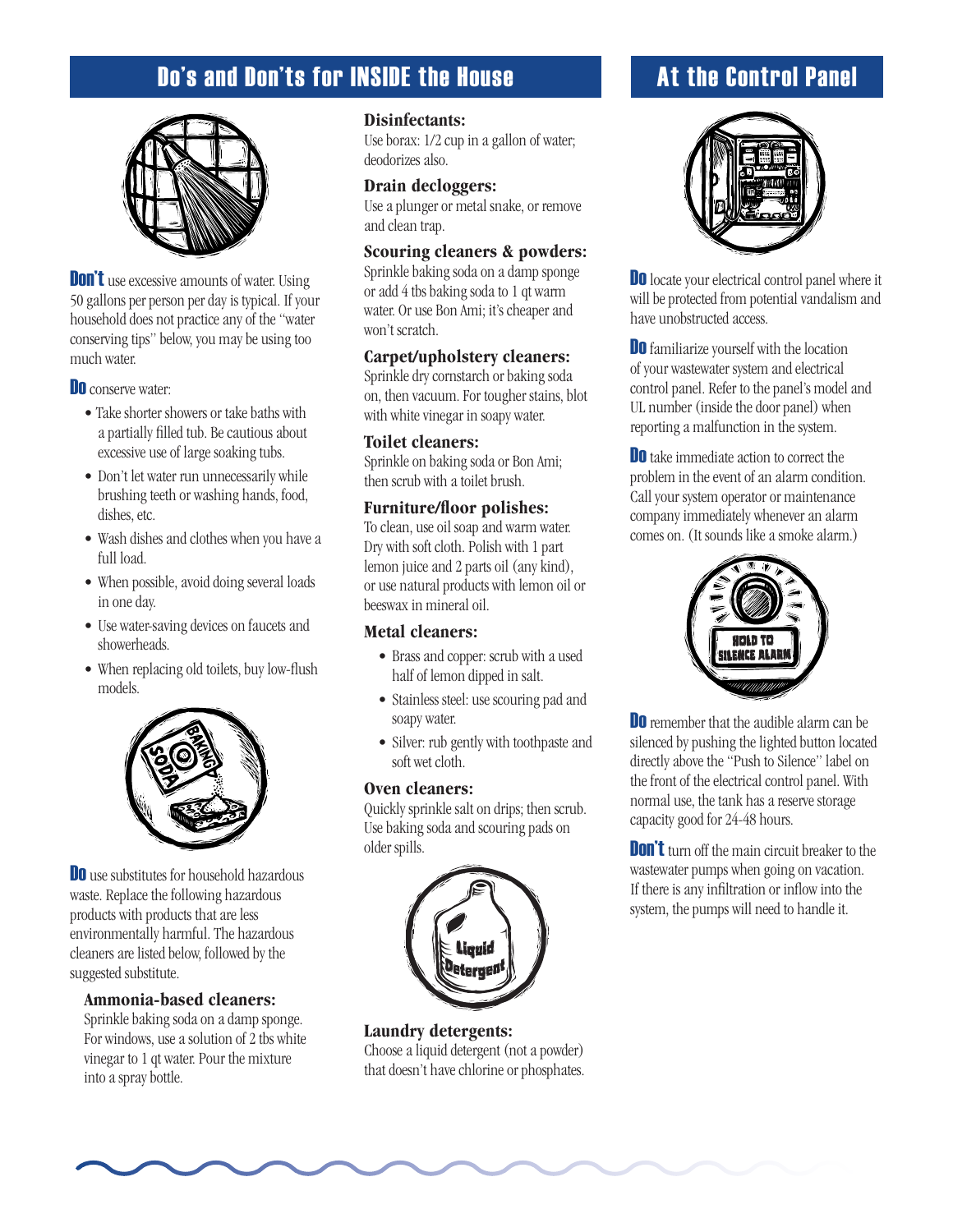## Do's and Don'ts for OUTSIDE the House



**Don't** enter your tank. Entering an underground tank without the necessary confined space entry training and procedures can result in death from asphyxiation or drowning. Keep children away from tank openings if lids are off or lid bolts are removed.

Do keep the tank access lid fastened to the riser at all times with stainless steel lid bolts. If the lid or riser becomes damaged, BLOCK ACCESS TO THE TANK OPENING, IMMEDIATELY.

Then call your service provider to repair it. If you or your service provider needs replacement bolts, call Orenco at 800-348-9843.



**Don't** dig without knowing the location of your wastewater system. As much as possible, plan landscaping and permanent outdoor structures before installation. But easily removable items, such as bird baths and picnic tables, are OK to place on top of your system.



**Don't** drive over your tank or any buried components in your system, unless it's been equipped with a special traffic lid. If the system is subject to possible traffic, put up a barricade or a row of shrubs.



**Don't** dump RV waste into your wastewater system. It will increase the frequency of required septage pumping. When dumped directly into the pumping vault, RV waste clogs or fouls equipment, causing undue maintenance and repair costs. (Also, some RV waste may contain chemicals that are toxic or that may retard the biological digestion occurring within the tank.)

**Don't** ever connect rain gutters or storm drains to the sewer or allow surface water to drain into it. And don't discharge hot-tub water into your system. The additional water will increase costs, reduce the capacity of the collection and treatment systems, and flood the drainfield. It can also wash excess solids through the tank.



**Do** make arrangements with a reliable service person to provide regular monitoring and maintenance. Place the service person's phone number on or in your control panel!

Do keep a file copy of your service provider's sludge and scum monitoring report and pumpout schedule. This information will be beneficial for real estate transactions or regulatory visits.

Do keep an "as built" system diagram in a safe place for reference.

### Important! Caution!

Only a qualified electrician or authorized installer/operator should work on your control panel. Before anyone does any work on either the wiring to the level control floats and pumps in the vault or on the control panel itself, it is imperative to first switch the isolation fuse/ breaker and the circuit breakers in the panel to the "Off" positions, then switch "Off" the power to the system at the main breaker!